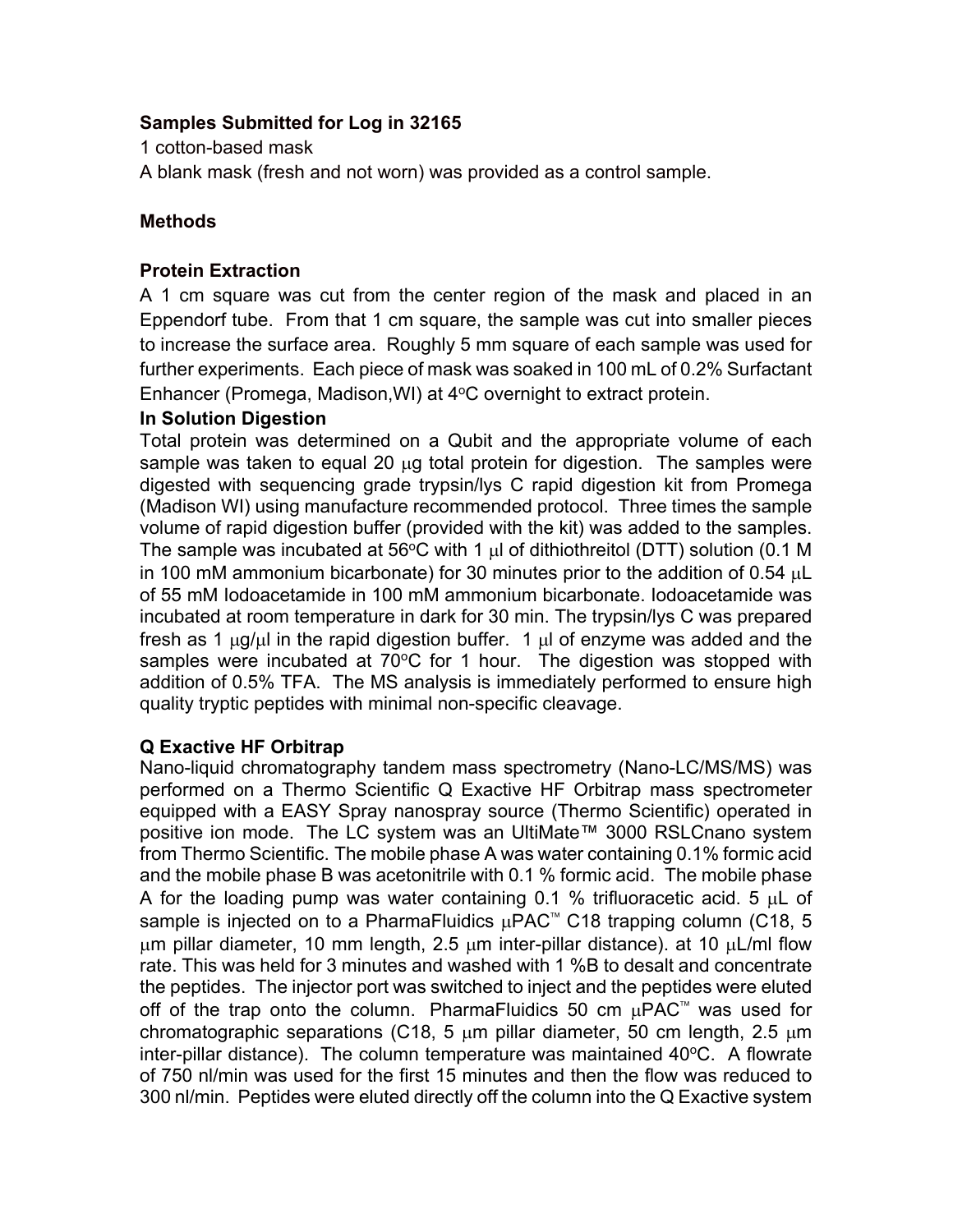| Time (min) | % B | <b>Flow Rate (nL/min)</b> |
|------------|-----|---------------------------|
|            |     | 750                       |
| 3          |     | 750                       |
| 15         | 5   | 750                       |
| 15.1       | 5   | 300                       |
| 100        | 20  | 300                       |
| 123        | 45  | 300                       |
| 130        | 95  | 300                       |
| 135        | 95  | 300                       |
| 135.1      |     | 300                       |
| 150        |     | 300                       |

using a gradient of 1% B to 20%B over 100 minutes and then to 45%B in 20 minutes for a total run time of 150 minutes:

The total run time was 150 minutes. The MS/MS was acquired according to standard conditions established in the lab. The EASY Spray source operated with a spray voltage of 1.5 KV and a capillary temperature of 200°C. The scan sequence of the mass spectrometer was based on the original TopTen™ method; the analysis was programmed for a full scan recorded between 375 – 1575 Da at 60,000 resolution, and a MS/MS scan at resolution 15,000 to generate product ion spectra to determine amino acid sequence in consecutive instrument scans of the fifteen most abundant peaks in the spectrum. The AGC Target ion number was set at 3e6 ions for full scan and 2e5 ions for  $MS<sup>2</sup>$  mode. Maximum ion injection time was set at 50 ms for full scan and 55 ms for  $MS<sup>2</sup>$  mode. Micro scan number was set at 1 for both full scan and  $MS<sup>2</sup>$  scan. The HCD fragmentation energy (N)CE/stepped NCE was set to 28 and an isolation window of 4 *m/z*. Singly charged ions were excluded form  $MS<sup>2</sup>$ . Dynamic exclusion was enabled with a repeat count of 1 within 15 seconds and to exclude isotopes. A Siloxane background peak at 445.12003 was used as the internal lock mass.

HeLa protein digest standard is used to evaluate the integrity and the performance of the columns and mass spectrometer. If the number of protein ID's from the HeLa standard falls below 2700, the instrument is cleaned and new columns are installed.

All MS/MS samples were analyzed using Sequest (Thermo Fisher Scientific, San Jose, CA, USA; version IseNode in Proteome Discoverer 2.4.0.305). Sequest was set up to search Full Swiss Prot Database of all species (7/27/2020 475603 sequences) and the SARS2 Covid database (4/14/2021 855 sequences) assuming the digestion enzyme trypsin. Sequest was searched with a fragment ion mass tolerance of 0.020 Da and a parent ion tolerance of 10.0 PPM. Carbamidomethyl of cysteine was specified in Sequest as a fixed modification. Met-loss of methionine, met-loss+Acetyl of methionine, oxidation of methionine and acetyl of the n-terminus were specified in Sequest as variable modifications.

## **Results**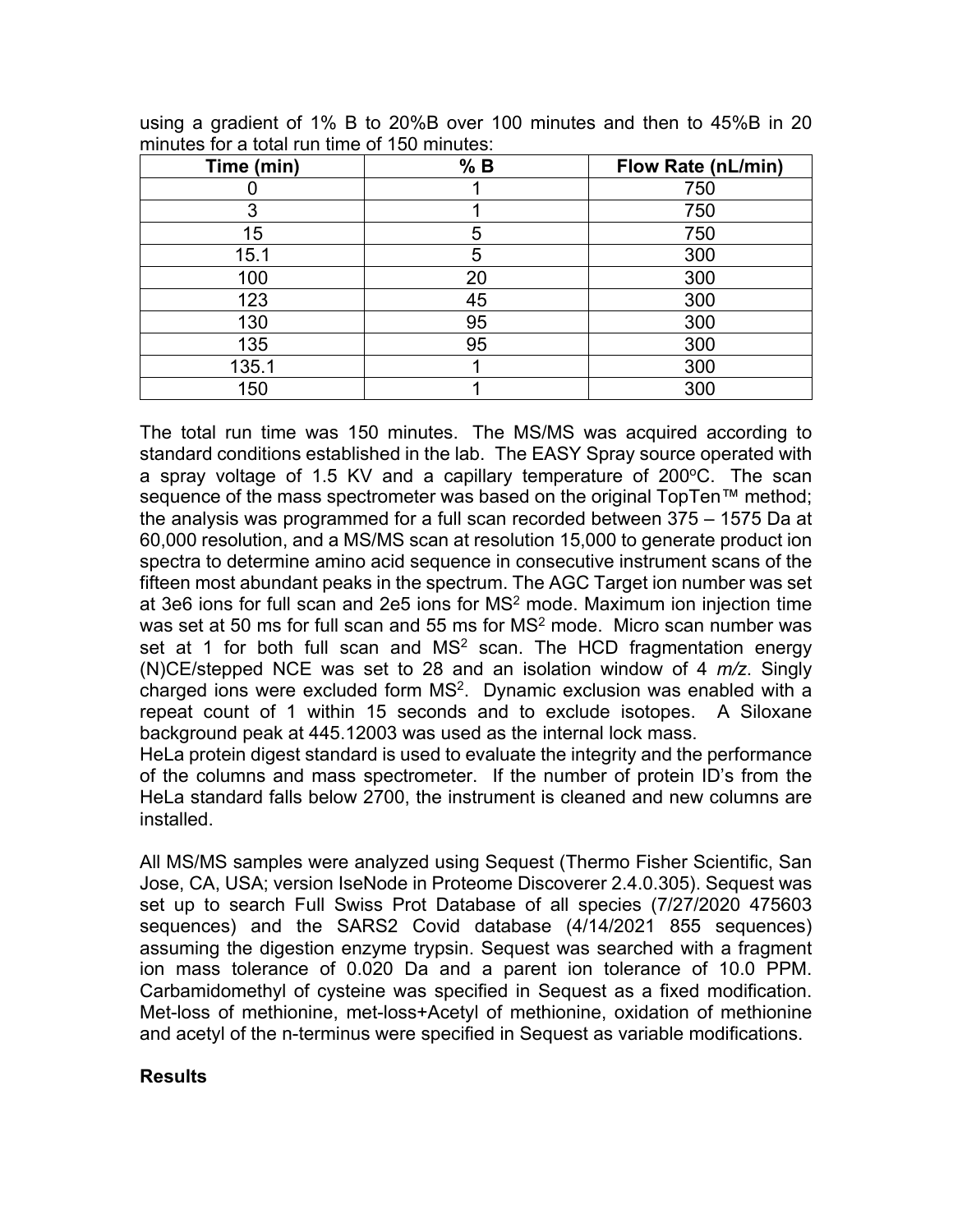## Black and white cotton mask:

streptococcus pneumoniae

Total of 305 proteins identified and listed in the Excel spreadsheet. The most abundant proteins detected are human proteins found in saliva and skin. The following bacteria proteins were detected.

methanothermobacter thermautotrophicus internesting that this only growns in warm temperatures (55 oC - 65 oC and need carbon dioxide to grow acinetobacter baumanni Pathogenic pneumonia, blood stream infections, meningitis, wound and surgical site infections and urinary tract infections Resistant to antibiotics and very difficult to treat. picrophilus torridus soll dwelling only grows in warm environments listeria innocua serovar non-pathogenic version novoshphingobium aromaticivorans entity pathogenic gut microme similar to e. coli alcelaphine herpesvirus 1 Virus - natural hosts primariy cow but is fatal streptomyces griseus soil dwelling used to produce streptomyocin, an antibiotic frankia casuarinae soil dwelling saccharomyces cerevisiae species of yeast - used for baking and making beer paraburkholderia phytofirmans found on pie trees - all the pollen in the air corynebacterium kroppenstedtii antibiotic resistant pathogen corynebacterium glutamicum soil dwelling streptococcus pyogenes strep throat

encephalitozoon cuniculi entertione controller pathogenic in immunocomprimised people prochlorococcus marinus marine bacteria

significant human pathogen - major cause pneumonia porphyromonas gingivalis Pathogenic Found in the oral cavity causing peridontal disease as well as upper gastroitntestinal tract, respitory **infections** 

### mycobacterium tuberculosis Pathogenic Causes Tuberculosis

cupriavidus necator soil dwelling capable of both aerobic and anaerobic growth

neisseria meningitidis extremely pathogenic Causes meningitis and life threatening sepsis

staphylococcus aureus Pathogenic range of illnesses from minor skin infections to life threatening pneumonia, menigitis and sepsis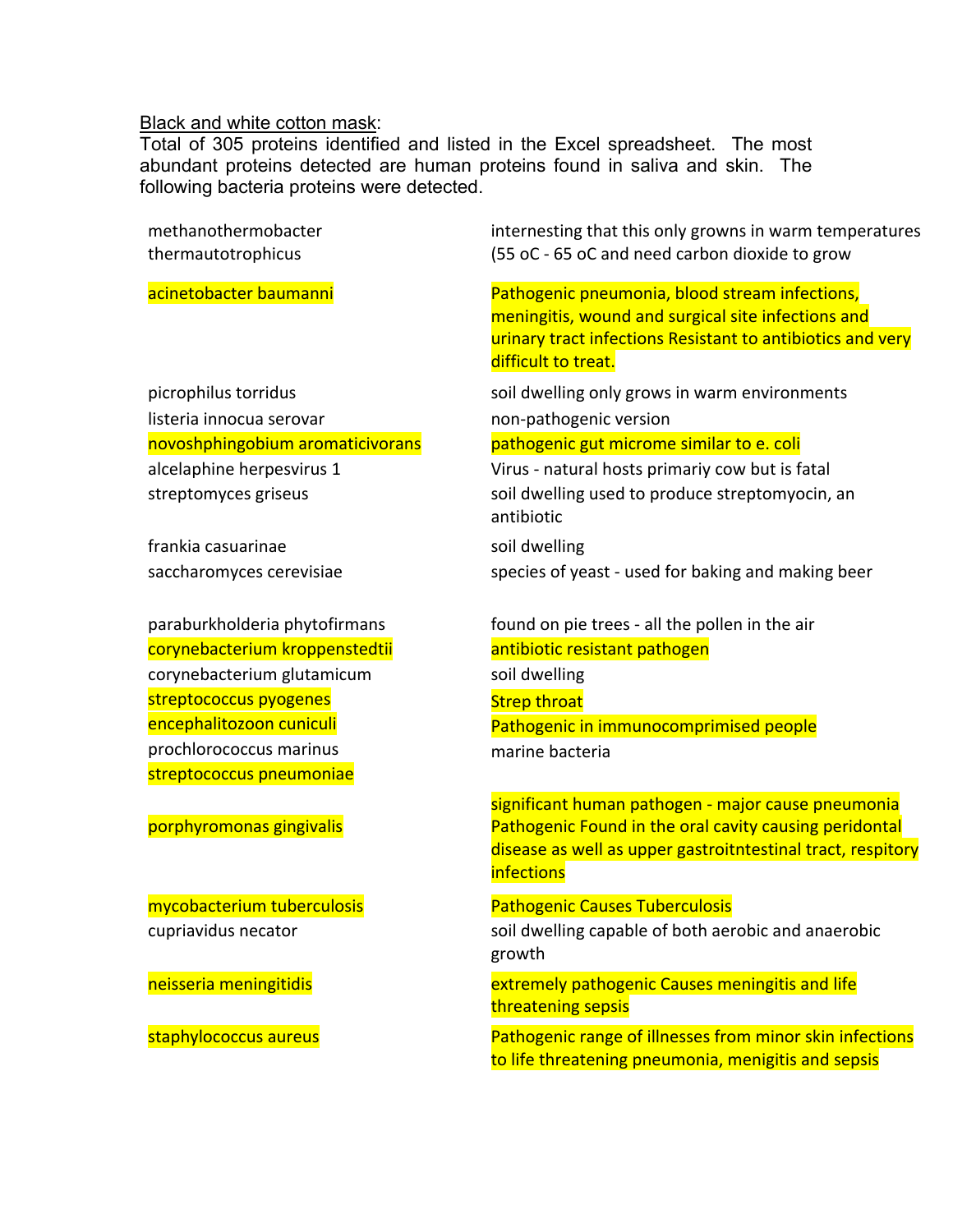brucella melitensis infectious to livestock - mainly sheep parabacteroides distasonis example at the Pathogenic

polaromonas naphthalenivorans found in water nitrosomonas europaea soil dwelling actinobacillus pleuropneumoniae Pathogenic to swine staphylococcus epidermidis **Part of normal skin flora** mycolicibacterium vanbaalenii soil dwelling

synechococcus sp freshwater bacteria

Bifidobacterium longum subsp. Intantis Normal gut bacteria buchnera aphidicola subsp soil dwelling

geobacillus stearothermophilus soil dwelling causes food spoilage corynebacterium jeikeium Pathogenic infection in bone marrow transplant patients

saccharomyces cerevisiae species of yeast - used for baking and making beer

lactobacillus gasseri gastrinointestinal tract bacteria neisseria meningitidis Serogroup C menigocccal disease. About 1 in 10 people have these bacteria in their nose and throat without being ill. However when it invades the body casues serious disease with fever, headach and stiff neck

staphylococcus suis infectious to swine but can cause severe infection in human

laribacter hongkongensis anaerobic bacteria potential human pathogen eikenella corrodens anaerobic bacteria severe human pathogen neisseria meningitidis Serogroup B menigocccal disease. About 1 in 10 people have these bacteria in their nose and throat without being ill. However when it invades the body casues serious disease with fever, headach and stiff neck

Corynebacterium efficiens example and soil dwelling

Clavibacter michiganensis subsp Pathogenic to tomatos

Altermonas mediterranea Marine bacteria

Rickettsia rickettsii Pathogenic causes Rocky Mountain Spotted Fever Corynebacterium diphtheriae Causes diptheria - a serious infection - most are vacinnated chromobacterium violaceum soil dwelling. Disease to human is rare but mortality is high Legionella pneumophila Pathogenic causes Legionnaires' disease